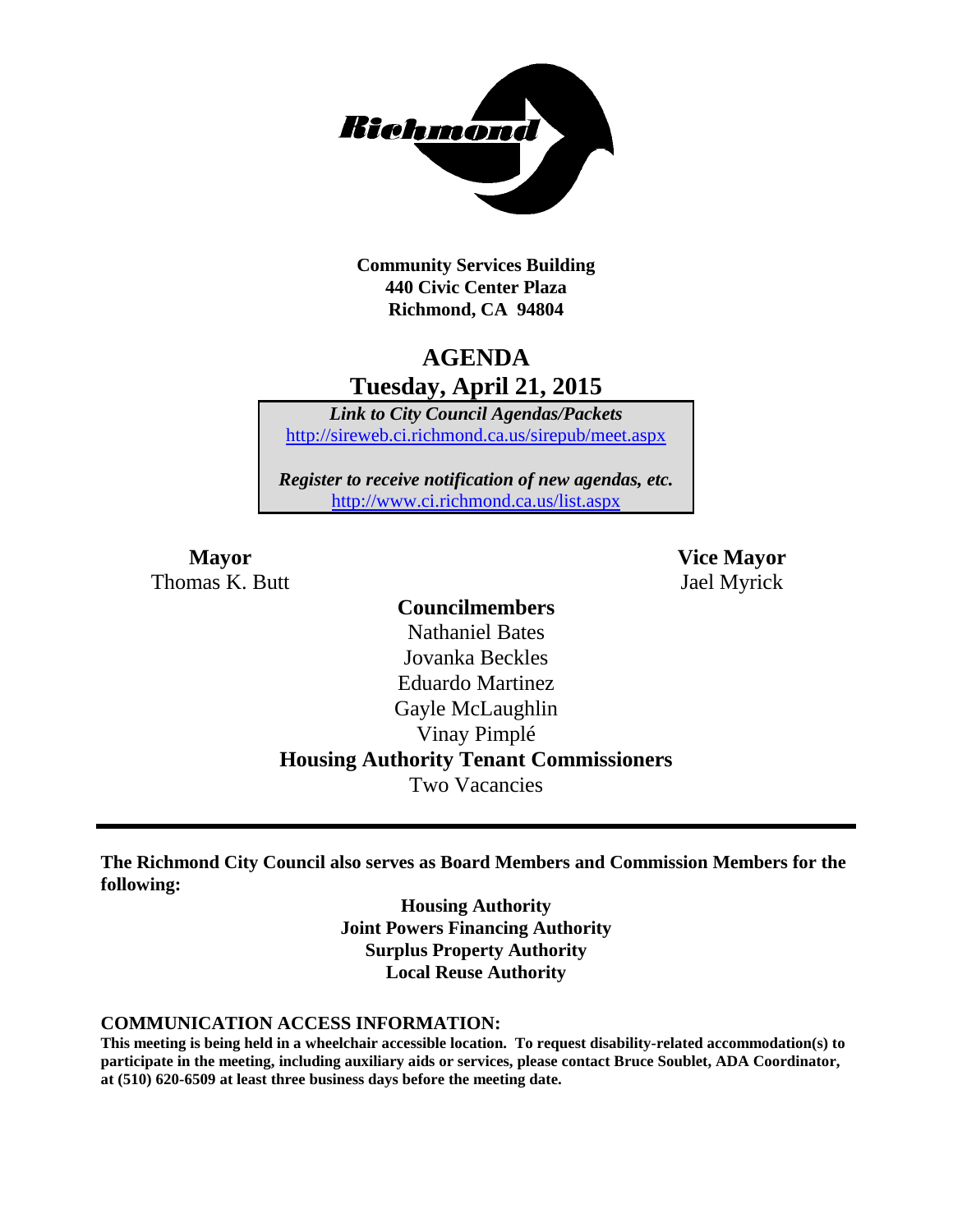# **MEETING PROCEDURES**

The City of Richmond encourages community participation at its City Council meetings and has established procedures that are intended to accommodate public input in a timely and time-sensitive way. As a courtesy to all members of the public who wish to participate in City Council meetings, please observe the following procedures:

**PUBLIC COMMENT ON AGENDA ITEMS:** Anyone who desires to address the City Council on items appearing on the agenda must complete and file a pink speaker's card with the City Clerk **prior** to the City Council's consideration of the item. Once the City Clerk has announced the item and discussion has commenced, no person shall be permitted to speak on the item other than those persons who have submitted their names to the City Clerk. Your name will be called when the item is announced for discussion. **Each speaker will be allowed TWO (2) MINUTES to address the City Council on NON-PUBLIC HEARING items listed on the agenda.**

**OPEN FORUM FOR PUBLIC COMMENT:** Individuals who would like to address the City Council on matters not listed on the agenda or on **Presentations, Proclamations and Commendations, Report from the City Attorney, or Reports of Officers** may do so under Open Forum. All speakers must complete and file a pink speaker's card with the City Clerk **prior** to the commencement of Open Forum. **The amount of time allotted to individual speakers shall be determined based on the number of persons requesting to speak during this item. The time allocation for each speaker will be as follows: 15 or fewer speakers, a maximum of 2 minutes; 16 to 24 speakers, a maximum of 1 and one-half minutes; and 25 or more speakers, a maximum of 1 minute.**

### **SPEAKERS ARE REQUESTED TO OCCUPY THE RESERVED SEATS IN THE FRONT ROW BEHIND THE SPEAKER'S PODIUM AS THEIR NAME IS ANNOUNCED BY THE CITY CLERK.**

**CONSENT CALENDAR:** Consent Calendar items are considered routine and will be enacted, approved or adopted by one motion unless a request for removal for discussion or explanation is received from the audience or the City Council. A member of the audience requesting to remove an item from the Consent Calendar must first complete a speaker's card and discuss the item with a City staff person who has knowledge of the subject material, prior to filing the card with the City Clerk and **prior to the City Council's consideration of Agenda Review.** An item removed from the Consent Calendar may be placed anywhere on the agenda following the City Council's agenda review.

**CONDUCT AT MEETINGS: Richmond City Council meetings are limited public forums during which the City strives to provide an open, safe atmosphere and promote robust public debate. Members of the public, however, must comply with state law, as well as the City's laws and procedures and may not actually disrupt the orderly conduct of these meetings. The public, for example, may not shout or use amplifying devices, must submit comment cards and speak during their allotted time, may not create a physical disturbance, may not speak on matters unrelated to issues within the jurisdiction of the City Council or the agenda item at hand, and may not cause immediate threats to public safety.**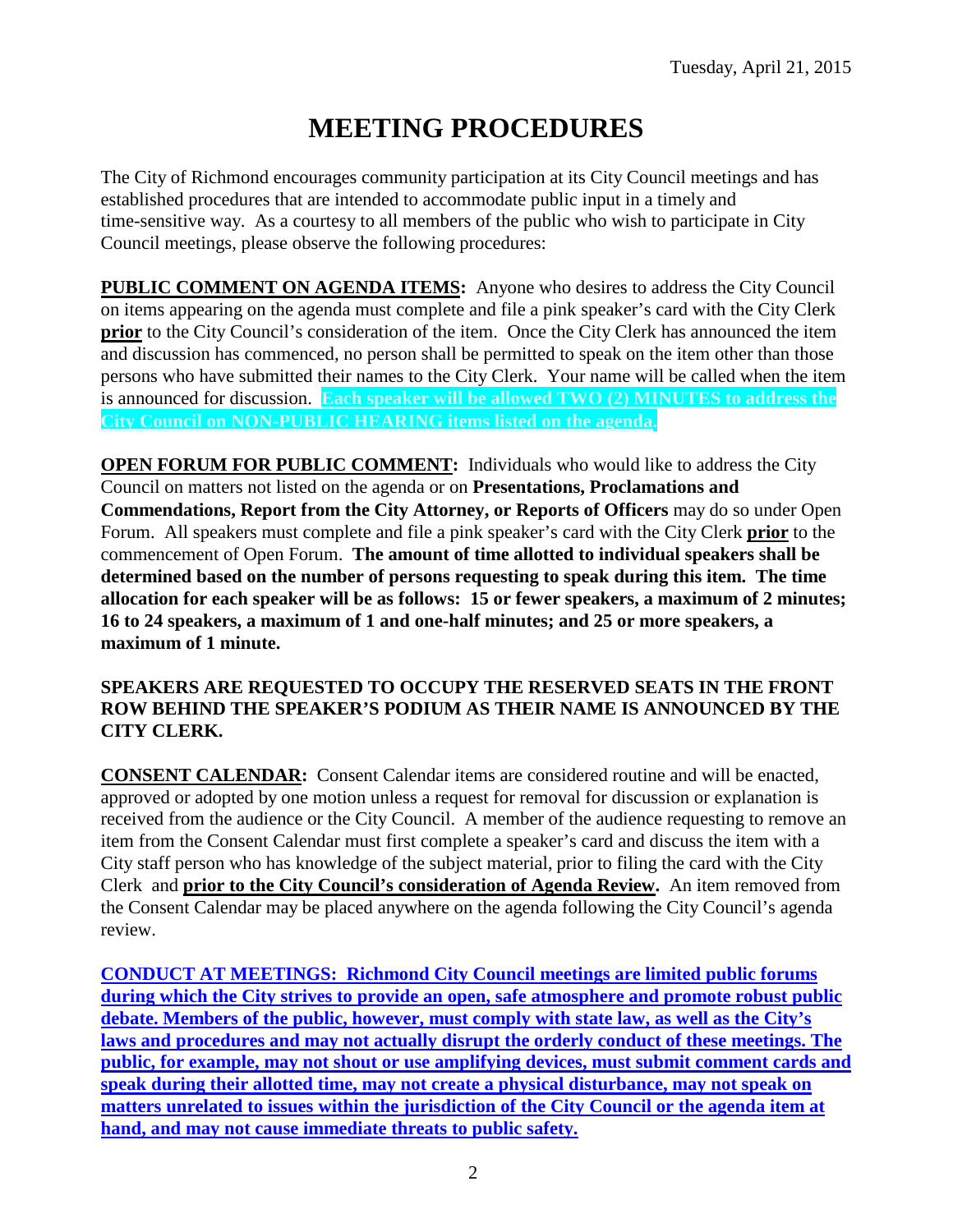**CITY HARASSMENT POLICY: The City invites public comment and critique about its operations, including comment about the performance of its public officials and employees, at the public meetings of the City Council and boards and commissions. However, discriminatory or harassing comments about or in the presence of City employees, even comments by third parties, may create a hostile work environment, if severe or pervasive. The City prohibits harassment against an applicant, employee, or contractor on the basis of race, religious creed, color, national origin, ancestry, physical disability, medical condition, mental disability, marital status, sex (including pregnancy, childbirth, and related medical conditions), sexual orientation, gender identity, age or veteran status, or any other characteristic protected by federal, state or local law. In order to acknowledge the public's right to comment on City operations at public meetings, which could include comments that violate the City's harassment policy if such comments do not cause an actual disruption under the Council Rules and Procedures, while taking reasonable steps to protect City employees from discrimination and harassment, City Boards and Commissions shall adhere to the following procedures. If any person makes a harassing remark at a public meeting that violates the above City policy prohibiting harassment, the presiding officer of the meeting may, at the conclusion of the speaker's remarks and allotted time: (a) remind the public that the City's Policy Regarding Harassment of its Employees is contained in the written posted agenda; and (b) state that comments in violation of City policy are not condoned by the City and will play no role in City decisions. If any person makes a harassing remark at a public meeting that violates the above City policy, any City employee in the room who is offended by remarks violating the City's policy is excused from attendance at the meeting. No City employee is compelled to remain in attendance where it appears likely that speakers will make further harassing comments. If an employee leaves a City meeting for this reason, the presiding officer may send a designee to notify any offended employee who has left the meeting when those comments are likely concluded so that the employee may return to the meeting. The presiding officer may remind an employee or any council or board or commission member that he or she may leave the meeting if a remark violating the City's harassment policy is made. These procedures supplement the Council Rules and Procedures relating to disruption of orderly conduct at Council meetings.**

Any law enforcement officer on duty or whose service is commanded by the presiding officer shall be Sergeant-at-Arms of the Council meetings. He/she, or they, shall carry out all orders and instructions given by the presiding officer for the purpose of maintaining order and decorum at the Council meetings (City Council Rules of Procedure and Order Section III F, RMC Section 2.12.030).

**\*\*\*\*\*\*\*\*\*\*\*\*\*\*\*\*\*\*\*\*\*\*\*\*\*\*\*\*\*\*\*\*\*\*\*\*\*\*\*\*\*\*\*\*\*\*\*\*\*\*\*\*\*\*\*\*\*\***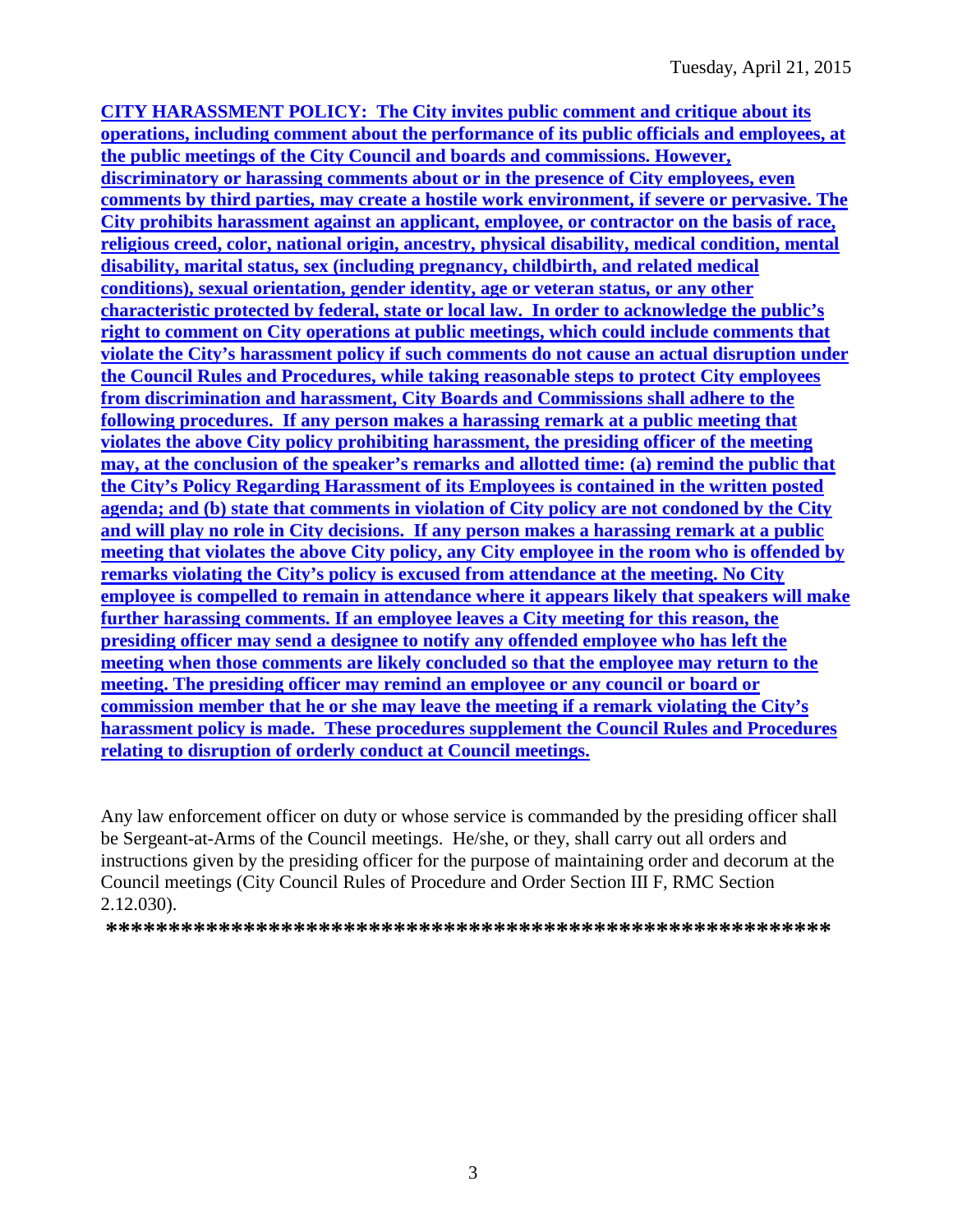## **OPEN SESSION TO HEAR PUBLIC COMMENT ON CLOSED SESSION ITEMS**

5:30 p.m.

- **A. ROLL CALL**
- **B. PUBLIC COMMENT**

### **C. ADJOURN TO CLOSED SESSION**

### **CLOSED SESSION**

Shimada Room of the Community Services Building

### **A. CITY COUNCIL**

**A-1.** CONFERENCE WITH LEGAL COUNSEL - EXISTING LITIGATION (Subdivision [a] of Government Code Section 54956.9):

Warren vs. Marcus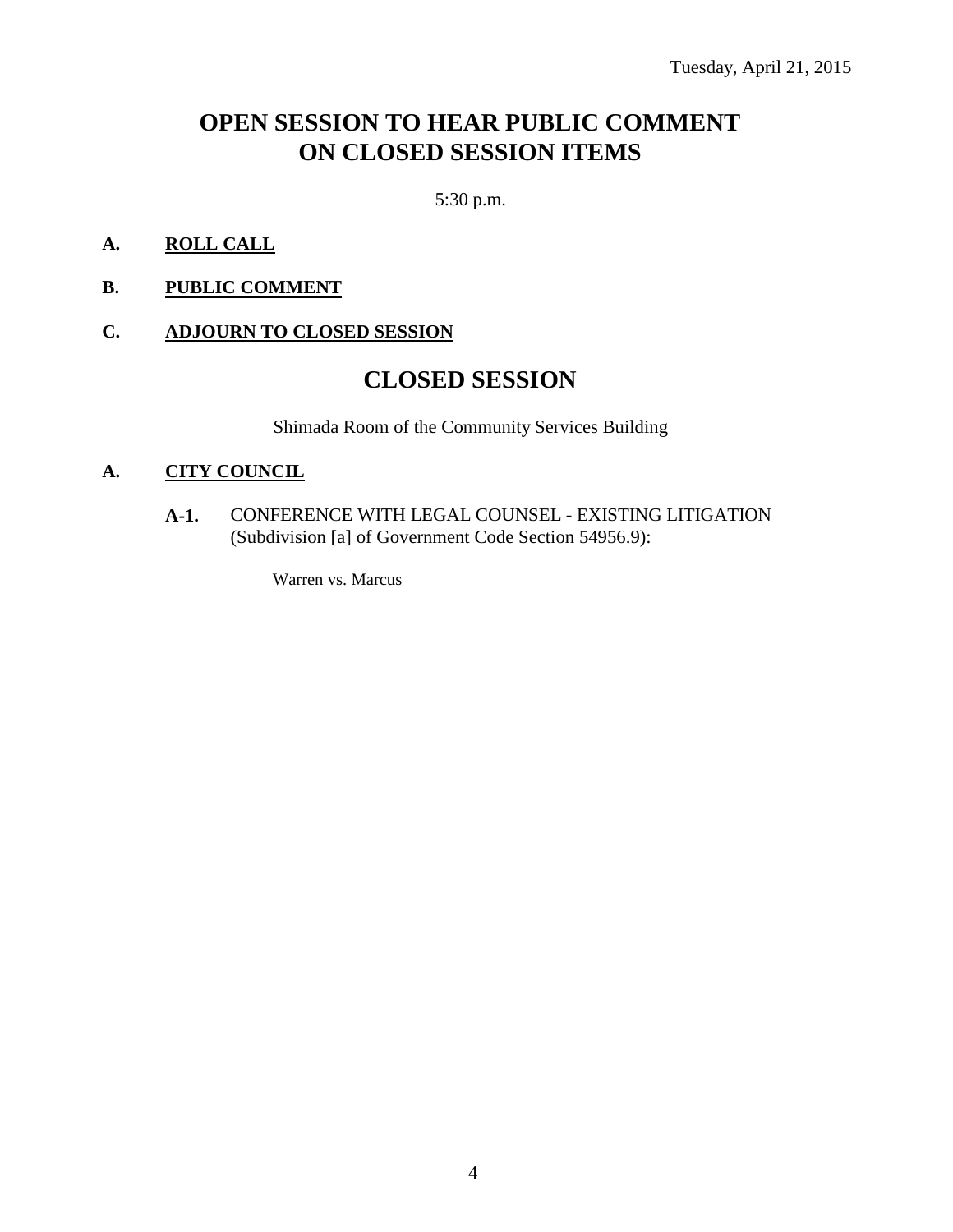### **SPECIAL MEETING OF THE RICHMOND HOUSING AUTHORITY**

6:20 p.m.

- **A. PLEDGE TO THE FLAG**
- **B. ROLL CALL**
- **C. STATEMENT OF CONFLICT OF INTEREST**
- **D. OPEN FORUM FOR PUBLIC COMMENT**
- **E. AGENDA REVIEW**

#### **F. HOUSING AUTHORITY CONSENT CALENDAR**

- **F-1.** ADOPT a resolution approving the Section 8 Management Assessment Program (SEMAP) Confirmatory Review Corrective Action Plan (CAP) with the U.S. Department of Housing and Urban Development (HUD) - Richmond Housing Authority (Tim Jones 621-1310).
- **F-2.** ADOPT a resolution approving and authorizing execution of the amended Public Housing Agency Recovery and Sustainability (PHARS) Agreement with the U.S. Department of Housing and Urban Development - Richmond Housing Authority (Tim Jones 621-1310).
- **F-3.** ADOPT a resolution authorizing the Housing Authority to revise the Section 8 Housing Choice Voucher Program Housing Payment Standards (HPS) to reflect the new Contra Costa County Fair Market Rents effective 2015 - Richmond Housing Authority (Tim Jones 621-1310).
- **F-4.** APPROVE the appointment of Dolores Johnson and Barbara Sutton as Tenant Commissioners to the Housing Authority Board of Commissioners - Mayor's Office (Mayor Tom Butt 620-6503).

### **G. ADJOURNMENT**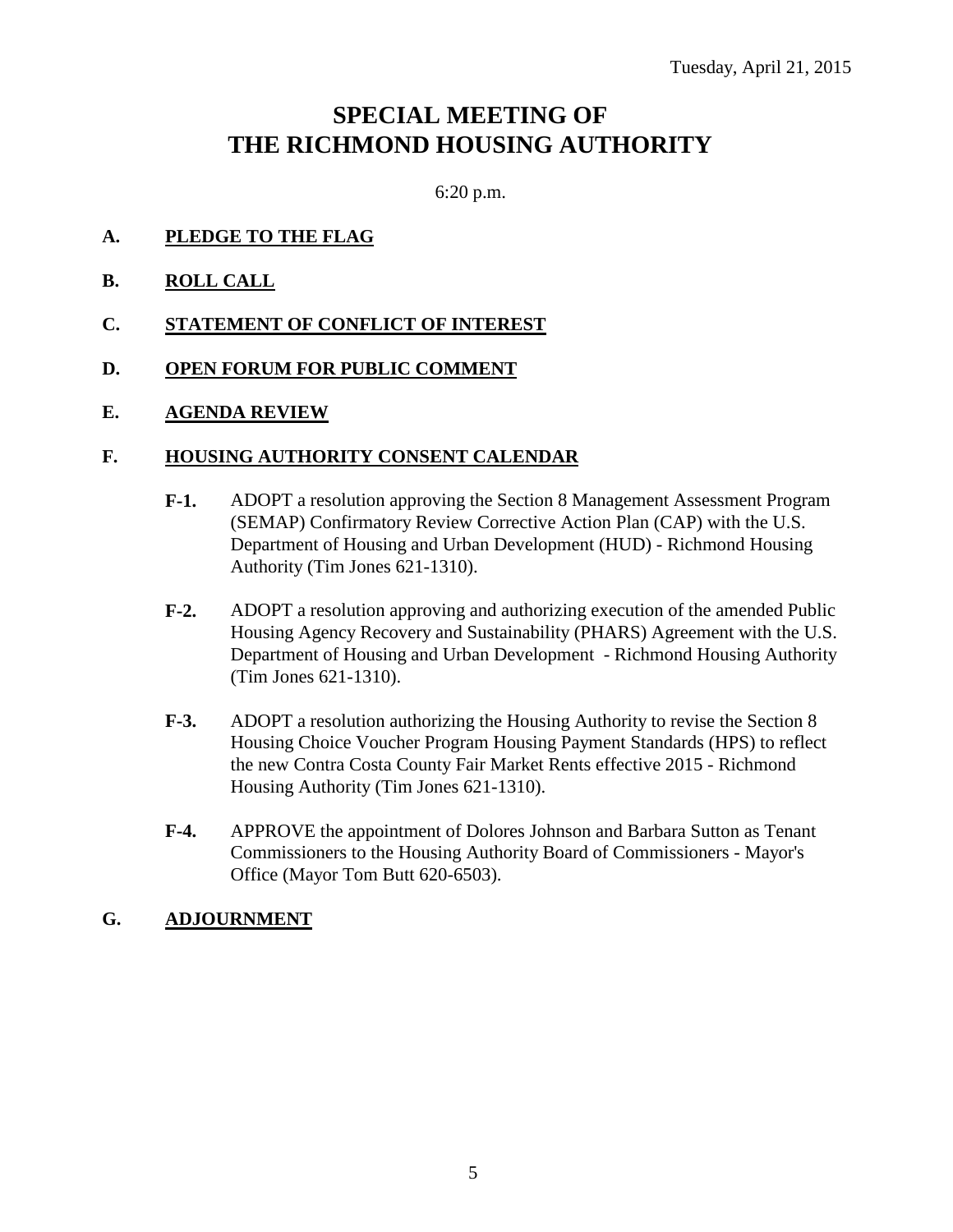### **REGULAR MEETING OF THE RICHMOND CITY COUNCIL**

6:30 p.m.

- **A. PLEDGE TO THE FLAG**
- **B. ROLL CALL**
- **C. STATEMENT OF CONFLICT OF INTEREST**
- **D. AGENDA REVIEW**

### **E. REPORT FROM THE CITY ATTORNEY OF FINAL DECISIONS MADE DURING CLOSED SESSION**

**F. OPEN FORUM FOR PUBLIC COMMENT**

### **G. CITY COUNCIL CONSENT CALENDAR**

- **G-1.** APPROVE an amendment to the Chevron Environmental and Community Investment Agreement (ECIA), accelerating the availability of funds pursuant to the agreement for completion of Richmond's Climate Action Plan and zoning ordinance update, and making changes to the residential roof-top solar and energy retrofit programs to provide consistency with the City's Richmond Recovery Rebates (R3) program, without changing the amounts allocated to specific projects described in the ECIA - City Manager's Office (Bill Lindsay 620-6512).
- **G-2.** ADOPT a resolution authorizing submittal of a grant application to Cal Fire for funding under the Urban Forestry Grant Program, "Green Trees for the Golden State", as provided through the California Greenhouse Gas Reduction Fund and/or USDA Forest Service Federal Funds - Public Works Department (Yader Bermudez 231-3008).
- **G-3.** ADOPT a resolution authorizing execution of a contract with A-N West, Inc., to modify and update the plans and specifications for the Richmond-Ohlone Greenway Gap Closure Project and to provide engineering services during construction, in an amount not to exceed \$124,613 - Engineering Services Department (Chad Smalley 412-2067/Tawfic Halaby 621-1612).
- **G-4.** APPROVE a contract with MobilePD, Inc. for the development and maintenance/support of a software application (app) to promote information exchange between the police and community, in an amount not to exceed \$42,300 for three years, with the option of two one-year extensions in an amount not to exceed \$11,600 each year - Police Department (Chief Chris Magnus 621- 1802).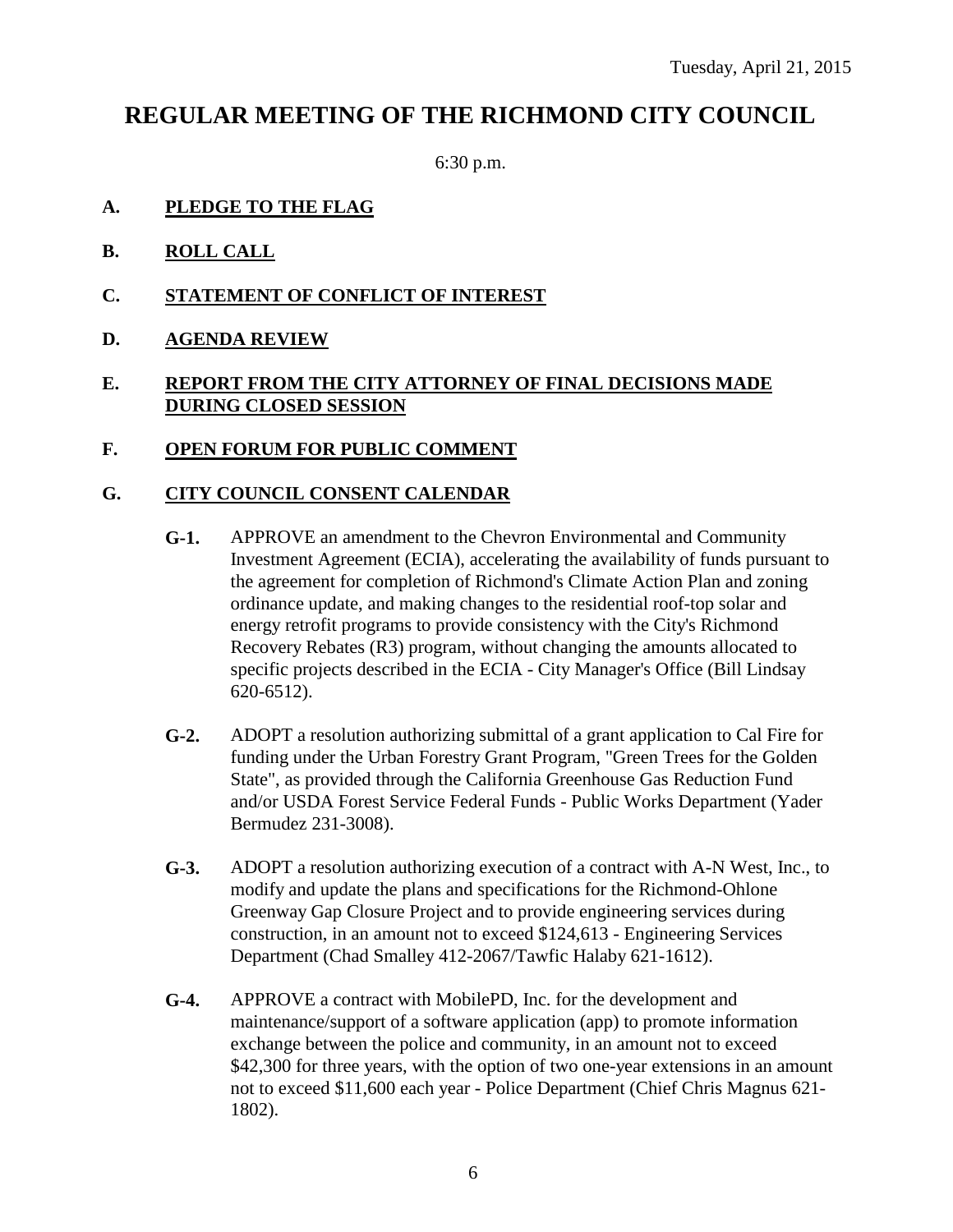- **G-5.** APPROVE the grant-funded purchase of foul weather equipment consisting of 35 jackets, 45 trousers, and 45 pairs of boots from West Marine Products, Inc. in the amount of \$11,736.59, in support of the department's Marine Emergency Response Program and with funding by the Fiscal Year 2012 Port Security Grant - Fire Department (Chief Adrian Sheppard 307-8041).
- **G-6.** APPROVE the minutes of the March 17, 2015, and March 24, 2015, City Council Meetings - City Clerk's Office (Pamela Christian 620-6513).
- **G-7.** ADOPT a resolution authorizing execution of the First Amendment to the Construction Agreement for the Plunge Bay Trail Gap Closure Project with W.R. Forde Associates, increasing the payment limit by \$48,220 to a total contract amount not to exceed \$417,358, to address unforeseen ground water issues discovered during construction, to be funded by the existing budget for surface drainage needs - Engineering Services Department (Chadrick Smalley 412- 2067/Michael Williams 307-8147).
- **G-8.** APPROVE international travel for the Community Services Director and four Community Services staff to participate in the XIII International Conference on Law, Policing, and Justice Conference hosted by the World Academy of Science, Engineering and Technology (WASET) in London, England, including related travel to Paris, France, with all travel and meeting expenses paid for by The California Wellness Foundation and the Richmond Community Foundation/ California Endowment Peacemaker Fellowship Fund - Community Services Department (Devone Boggan 620-6950).
- **G-9.** APPROVE a two-year lease agreement with the Rosie the Riveter Trust for the use of approximately 600 square feet of City-owned property at 440 Civic Center Plaza as office space for a two-year period from January 1, 2015, to December 31, 2016, and at a lease rate of \$600 per month - City Manager's Office (Bill Lindsay 620-6512).
- **G-10.** ADOPT an ordinance (second reading) amending certain sections of Chapter 7.102 of the Richmond Municipal Code (second reading) reducing the number of medical marijuana collective permits from six to three, establishing three medical marijuana products manufacturing permits, and providing clarifying language for certain sections of the ordinance - Police Department (Chief Chris Magnus 621- 1802) on behalf of City Councilmembers Jovanka Beckles and Gayle McLaughlin.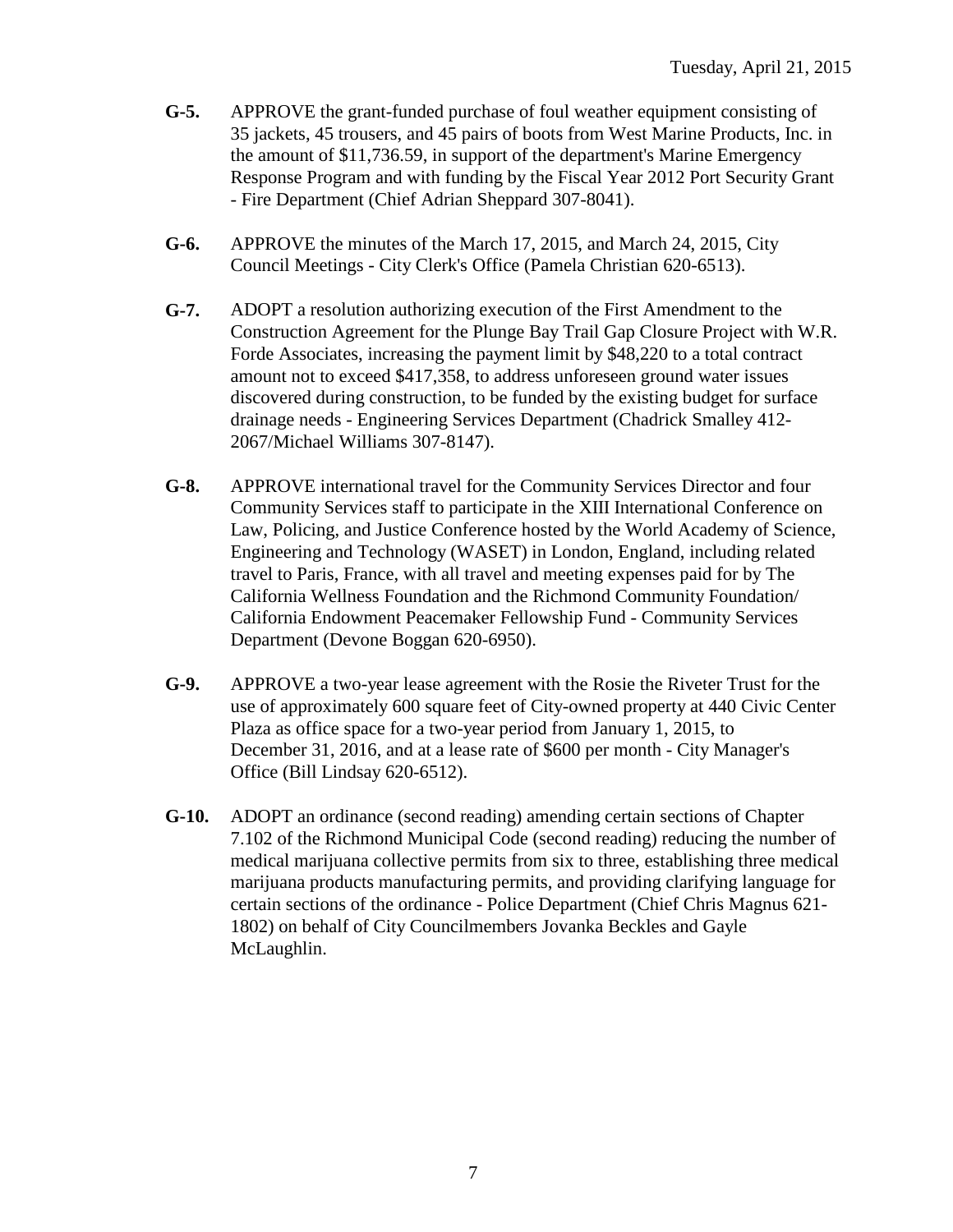- **G-11.** ADOPT a resolution authorizing the city manager to negotiate and execute an amendment to the existing loan documents between the City of Richmond and the RHA Housing Corporation, which include regulatory agreements, promissory notes, and deeds of trusts, as required to effectuate the use of the City's in-lieu fee funds and HOME loan funds in an aggregate amount not to exceed \$5,800,000, for the Rental Assistance Demonstration (RAD) Program rehabilitation projects at Friendship Manor and Triangle Court - Housing and Community Development (James Goins 620-6740).
- **G-12.** APPROVE a two-year contract with Pursuit North to outfit police department vehicles for the 2014-2015 and 2015-2016 Fiscal Years in an amount not to exceed \$125,000 per year - Public Works Department (Yader A. Bermudez 231- 3008).
- **G-13.** APPROVE the purchase of services from Diamond Truck Body to refurbish a chipper body for the use by the Public Works Department, Parks Division in an amount not to exceed \$13,000 - Public Works Department (Yader A. Bermudez 231-3008).

### **H. ITEMS CONTINUED FROM PREVIOUS MEETINGS**

#### -**Continued Resolutions**

**H-2.** ADOPT a resolution by the City Council of the City of Richmond opposing the transportation of hazardous fossil fuel materials including coal and petroleum coke ("petcoke") along California waterways, through densely populated areas and through the City of Richmond; calling on the Bay Area Air Quality Management District board to regulate the storage, handling, and transportation of coal and petcoke; and directing staff to research similar pollution mitigation measures - Mayor Tom Butt (620-6503) and Councilmember Gayle McLaughlin (620-5431). **This item was continued from the March 17, 2015, and April 7, 2015, meetings**.

### -**Continued Council as a Whole**

**H-3.** REVIEW options for an augmented street paving program using Measure U funds, and provide direction to staff - Finance Department (James Goins 620- 6740). **This item was continued from the April 7, 2015, meeting.**